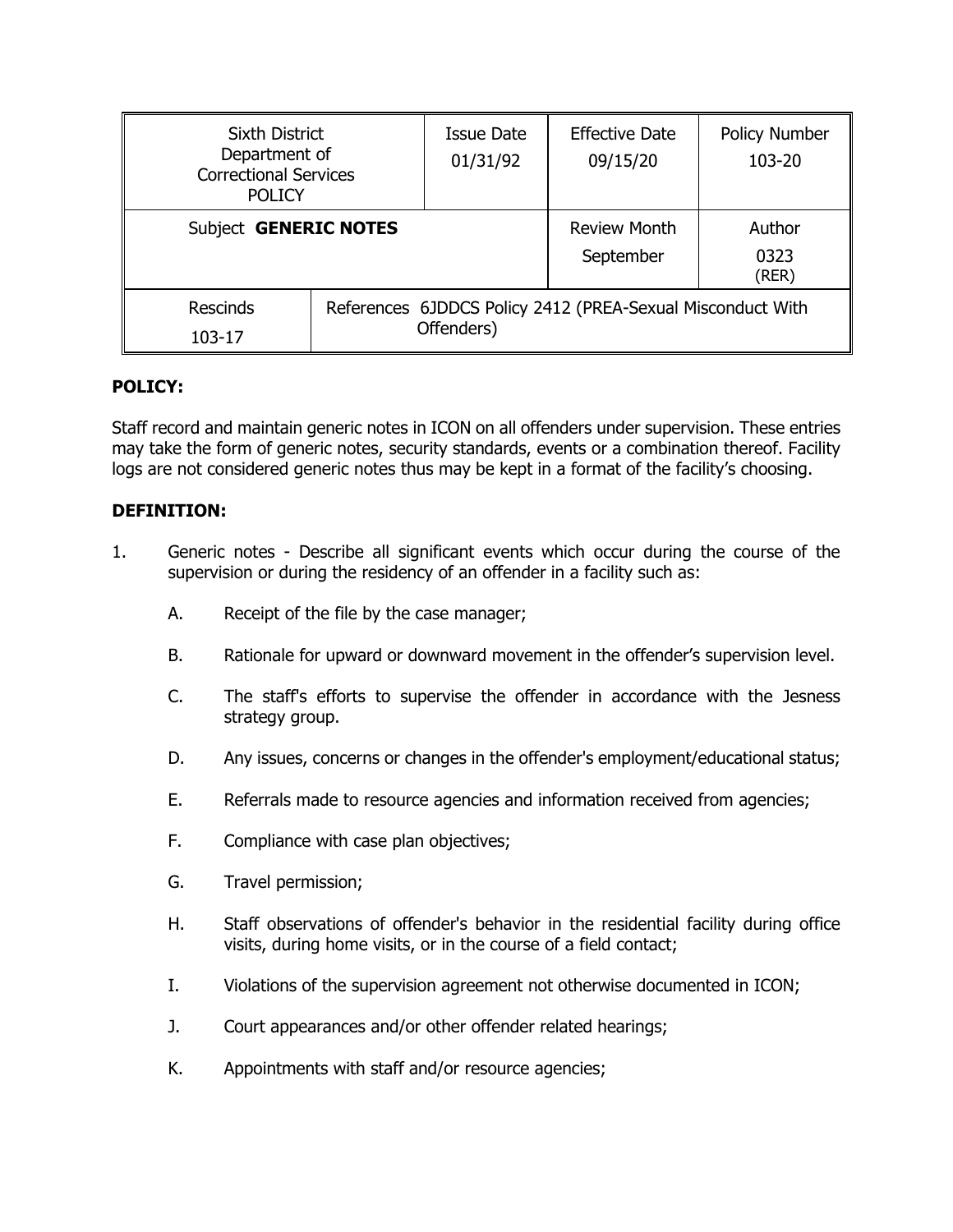#### **POLICY NUMBER 103-20 PAGE 2 OF 3**

#### **DEFINITION:** (continued)

- L. Each time staff releases criminal history data, criminal intelligence data, criminal investigative data or criminal surveillance data.
- M. Prison Rape Elimination Act (PREA) form signed and acknowledgment of explanation as per Policy 2412, Sexual Misconduct with Offenders (PREA).
- N. All other activities related to the offender's supervision.
- 2. Collateral Gathering or verifying information about the offender by some source other than the offender. This contact may take the form of face-to-face, telephone or paper.
- 3. Contact Codes Select all that apply:

| Offender Office: $\Box$            | Collateral Office: -         | Weekly Report: $\square$        |
|------------------------------------|------------------------------|---------------------------------|
| Offender Field: $\square$          | Collateral Family: $\square$ | Monthly Report: L               |
| Offender Phone:                    | Collateral Field: $\square$  | Behavior Observation: $\square$ |
| Offender Home:                     | Collateral Phone: $\Box$     | Iowa Court Info System: $\Box$  |
| Collateral Intervention: $\square$ | Collateral Home: $\square$   | Voice Recognition: $\square$    |
|                                    | E-mail: $\Box$               |                                 |
|                                    |                              |                                 |

4. Core Correctional Practices – Select all that apply:

| Behavior Chain: $\square$                                        | Cognitive Restructuring: $\square$ Cost Benefit Analysis: $\square$ |                                      |
|------------------------------------------------------------------|---------------------------------------------------------------------|--------------------------------------|
| Effective Disapproval: $\square$                                 | Effective Reinforcement: $\square$                                  |                                      |
| Effective Use of Authority: $\square$ Problem Solving: $\square$ |                                                                     | Structured Skill Building: $\square$ |

5. Supervision - Staff monitoring of offenders in pretrial release, presentence investigation, probation, parole, residential and work release or any specialized program (e.g. workforce development, sex offender treatment program.)

### **PROCEDURE:**

- 1. Staff begin recording offender related contacts in the generic notes immediately upon case assignment (see procedure #5).
- 2. Generic notes are entered by the staff member assigned the case or staff having had the contact with the offender or collateral source.
- 3. At least once per month, the agent and offender review the case plan together and the agent notes updates in generic notes.